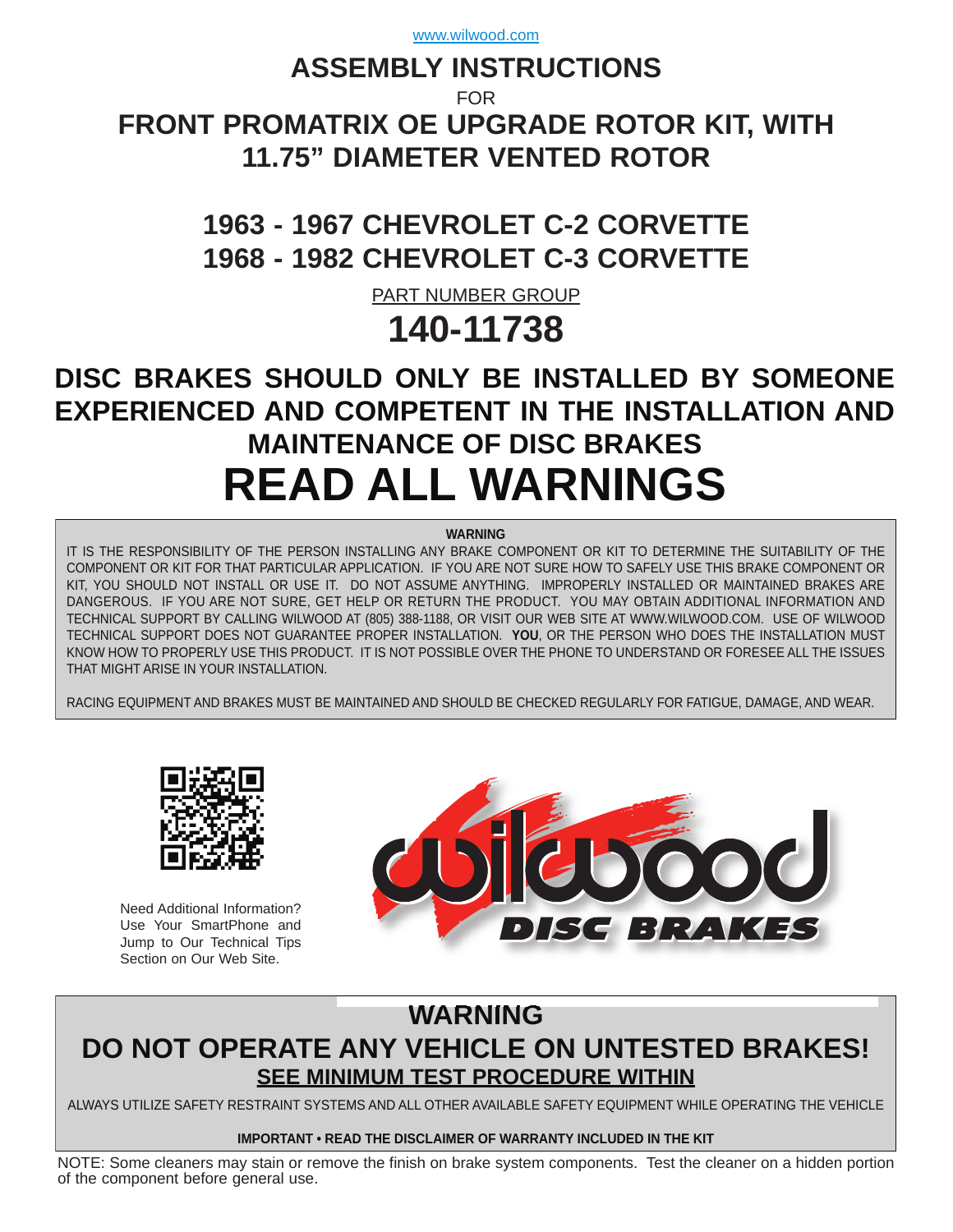**Before any tear-down or disassembly begins, review the following information:**

- **Due to OEM production differences and other variations from vehicle to vehicle, the fastener hardware and other components in this kit may not be suitable for a specific application or vehicle.**
- **[It is the responsibility of the purchaser and installer of this kit to verify suitability / fitment of all components](www.wilwood.com) and ensure all fasteners and hardware achieve complete and proper engagement. Improper or inadequate engagement can lead to component failure.**

# **Photographic Tip**

**Important** and highly recommended: Take photos of brake system before disassembly and during the disassembly process. In the [event, trouble-shooting photos can be life savers. Many vehicles have undocumented variations, photos will make it much simpler for](www.wilwood.com) Wilwood to assist you if you have a problem.

# **Exploded Assembly Diagram and Parts List**



**Figure 1. Typical Installation Configuration**

#### **ITEM NO. PART NO. DESCRIPTION QTY**

1 160-11285/86-BK [Rotor, SRP Drilled and Slotted - 1.25" x 11.75" Dia, 5 x 4.75" BC](www.wilwood.com) 2 (one each, right and left hand)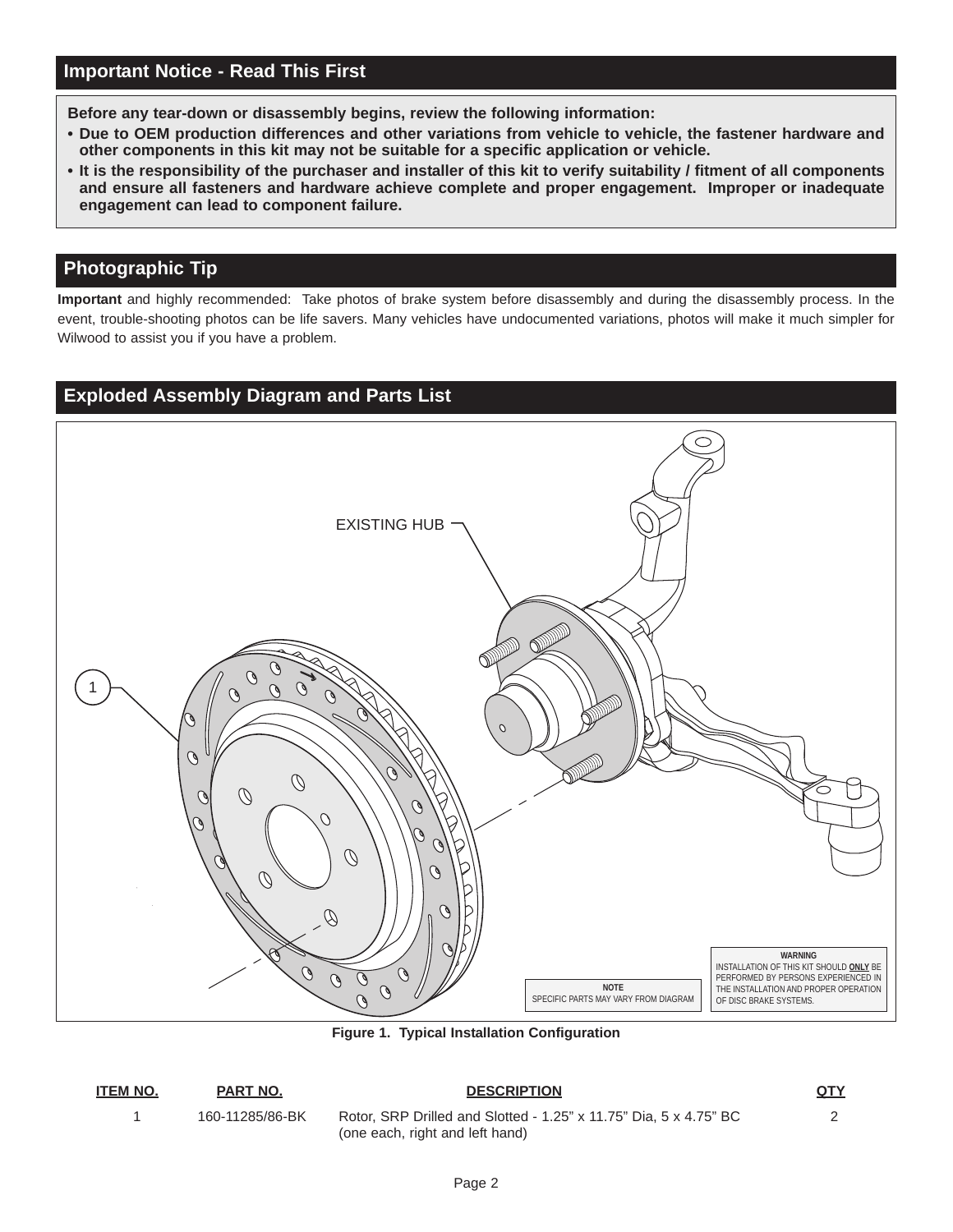## **General Information, Disassembly, and Assembly Instructions**

*Installation of this kit should ONLY be performed by persons experienced in the installation and proper operation of disc brake systems*. Before installation begins, please read the complete procedure thoroughly to familiarize yourself with the process, and double check the following items to ensure a trouble-free installation.

[•Make sure this is the correct kit to fit the exact make and model year. This kit is specifically designed as a direct bolt-on OE](www.wilwood.com) replacement for Chevrolet C-2 Corvette's, model years 1963 - 1967 and Chevrolet C-3 Corvette's, model years 1968 - 1982.

•Verify the hub and stud pattern in this kit matches the stud pattern of the vehicle's wheels.

•Inspect the package contents against the parts list to ensure that all components are included.

#### **Disassembly Instructions**

•Disassemble the original equipment front brakes:

Raise the front wheels off the ground and support the suspension according to the vehicle manufacturer's instructions.

Remove the wheel. Remove the bolts that hold the stock caliper to the stock caliper mounting bracket. Remove the caliper and hang off to the side using a piece of wire. Slide off the rotor assembly. Remove all nicks or burrs on the hub/axle flange face or registration diameter.

**Assembly Instructions** (numbers in parenthesis refer to the part list/diagram on the preceding page):

•Align the hole pattern on the rotor (1) with the stud pattern on the hub. Slide the rotor onto the hub. Check to be sure the rotor seats squarely against the hub face. The hub must be free from any rust, debris, casting burrs, machining irregularities, etc. Use three lug nuts to hold the rotor firmly against the hub face.

•*NOTE: For best performance and service life, Wilwood recommends using new brake pads with new replacement rotors.* Please see the Associated Components section on page 4 for Wilwood performance and racing pad applications.

•Bolt the caliper onto the bracket in the original configuration.

•Torque the caliper mounting bolts to manufacturer's specifications.

•Bleed the brake system, referring to additional information below as necessary.

•Remove the lug nuts that were holding the rotor in place. Install the wheel and torque the lug nuts to manufacturer's specification. Check to see that the wheel rotates freely without interference.

## **Additional Information and Recommendations**

[•Fill and bleed the new system with Wilwood Hi-Temp° 570 grade fluid or higher. For severe braking or sustained high heat operation,](www.wilwood.com) use Wilwood EXP 600 Plus Racing Brake Fluid. Used fluid must be completely flushed from the system to prevent contamination. *NOTE: Silicone DOT 5 brake fluid is NOT recommended for racing or performance driving*.

•Properly bleed the brake system according to the vehicle manufacturer's instructions, generally beginning with the caliper farthest from the master cylinder. *NOTE: When using a new master cylinder, it is important to bench bleed the master cylinder first.*

•Test the brake pedal. It should be firm, not spongy and stop at least 1 inch from the floor under heavy load. If the brake pedal is spongy, bleed the system again.

If the brake pedal is initially firm, but then sinks to the floor, check the system for fluid leaks. Correct the leaks (if applicable) and then bleed the system again.

•*NOTE: With the installation of after market disc brakes, the wheel track may change depending on the application.* Check your wheel offset before final assembly.

•If after following the instructions, you still have difficulty in assembling or bleeding your Wilwood disc brakes, consult your local chassis builder, or retailer where the kit was purchased for further assistance.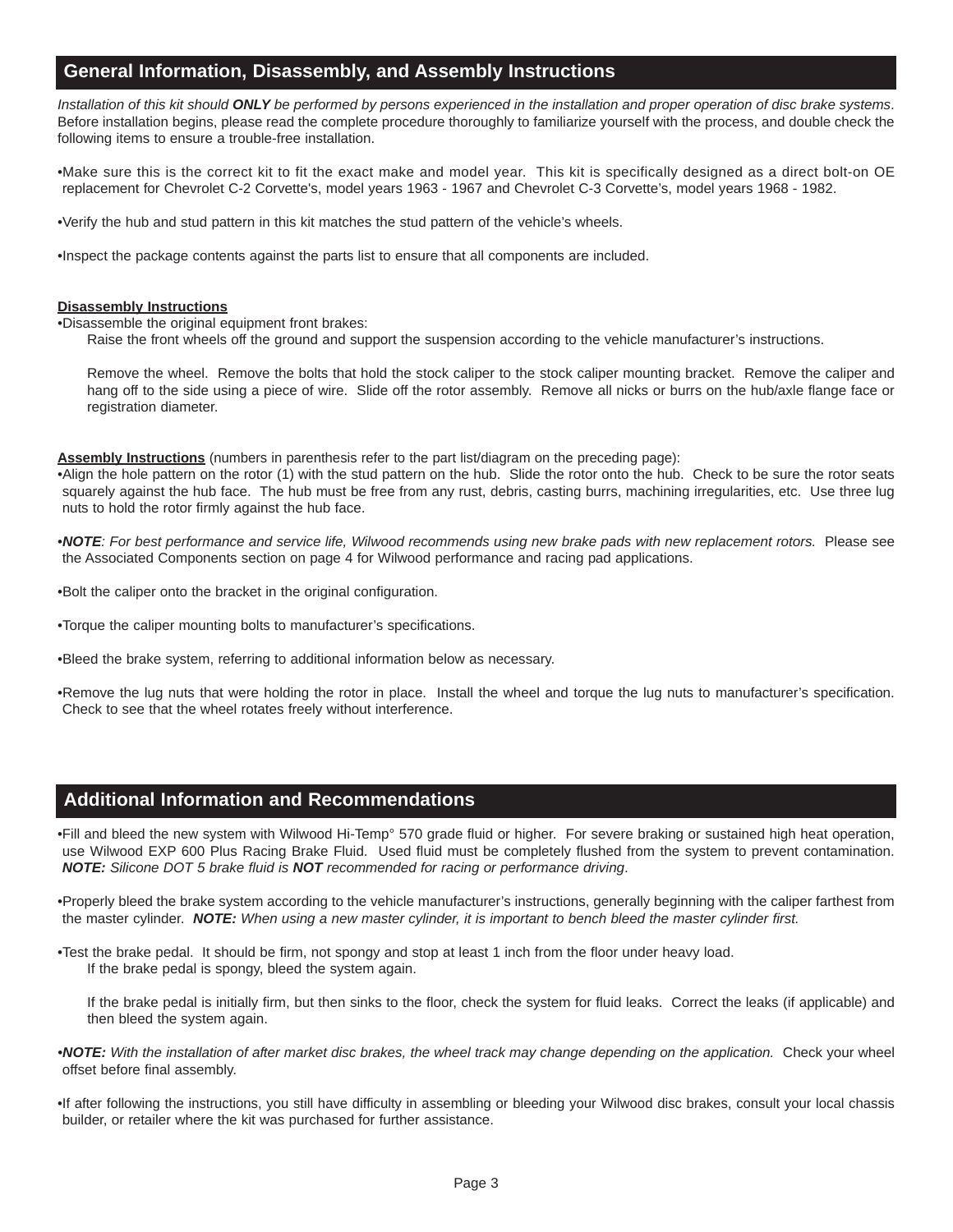# **WARNING • DO NOT DRIVE ON UNTESTED BRAKES BRAKES MUST BE TESTED AFTER INSTALLATION OR MAINTENANCE MINIMUM TEST PROCEDURE**

- Make sure pedal is firm: Hold firm pressure on pedal for several minutes, it should remain in position without sinking. If pedal sinks toward floor, check system for fluid leaks. DO NOT drive vehicle if pedal does not stay firm or can be pushed to the floor with normal pressure.
- [At very low speed \(2-5 mph\) apply brakes hard several times while turning steering from full left to full right, repeat](www.wilwood.com)  several times. Remove the wheels and check that components are not touching, rubbing, or leaking.
- Carefully examine all brake components, brake lines, and fittings for leaks and interference.
- Make sure there is no interference with wheels or suspension components.
- Drive vehicle at low speed (15-20 mph) making moderate and hard stops. Brakes should feel normal and positive. Again check for leaks and interference.
- Always test vehicle in a safe place where there is no danger to (or from) other people or vehicles.
- Always wear seat belts and make use of all safety equipment.

## **Pad and Rotor Bedding**

#### **BEDDING STEPS FOR NEW PADS AND ROTORS – ALL COMPOUNDS**

[Once the brake system has been tested and determined safe to operate the vehicle, follow these steps for the bedding of all new pad](www.wilwood.com) materials and rotors. These procedures should only be performed on a race track, or other safe location where you can safely and legally obtain speeds up to 65 MPH, while also being able to rapidly decelerate.

- Begin with a series of light decelerations to gradually build some heat in the brakes. Use an on-and-off the pedal technique by applying the brakes for 3-5 seconds, and then allow them to fully release for a period roughly twice as long as the deceleration cycle. If you use a 5 count during the deceleration interval, use a 10 count during the release to allow the heat to sink into the pads and rotors.
- After several cycles of light stops to begin warming the brakes, proceed with a series of medium to firm deceleration stops to continue raising the temperature level in the brakes.
- Finish the bedding cycle with a series of 8-10 hard decelerations from 55-65 MPH down to 25 MPH while allowing a proportionate release and heat-sinking interval between each stop. The pads should now be providing positive and consistent response.
- If any amount of brake fade is observed during the bed-in cycle, immediately begin the cool down cycle.
- Drive at a moderate cruising speed, with the least amount of brake contact possible, until most of the heat has dissipated from the brakes. Avoid sitting stopped with the brake pedal depressed to hold the car in place during this time. Park the vehicle and allow the brakes to cool to ambient air temperature.

#### **COMPETITION VEHICLES**

- If your race car is equipped with brake cooling ducts, blocking them will allow the pads and rotors to warm up quicker and speed up the bedding process.
- Temperature indicating paint on the rotor and pad edges can provide valuable data regarding observed temperatures during the bedding process and subsequent on-track sessions. This information can be highly beneficial when evaluating pad compounds and cooling efficiencies.